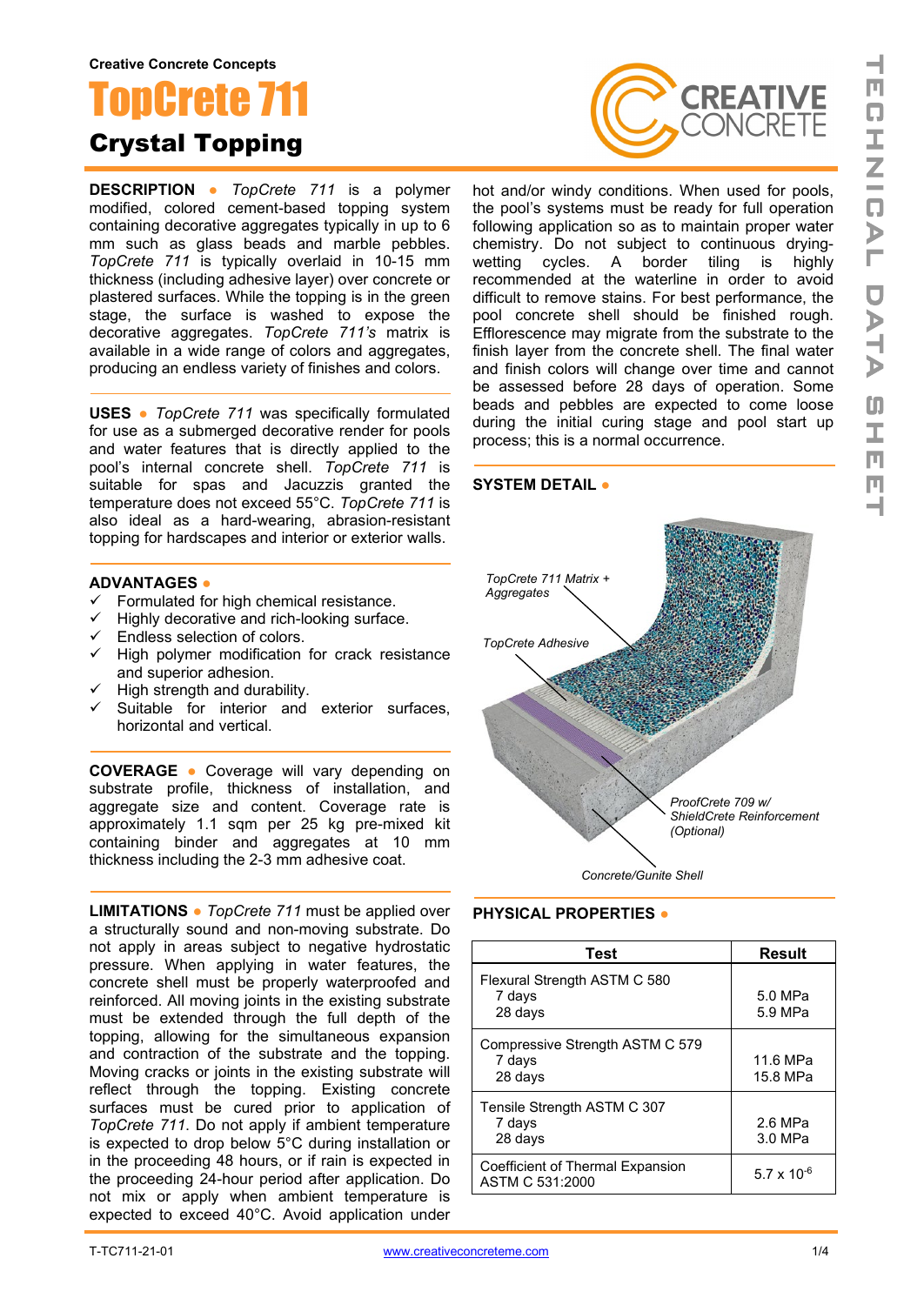# TopCrete 711 Crystal Topping

| Length Change ASTM C 157M:2006   |        |
|----------------------------------|--------|
| $@3$ days                        | 0.029% |
| @ 7 days                         | 0.029% |
| @ 14 days                        | 0.034% |
| @ 28 days                        | 0.035% |
| Wetting Expansion ASTM C 157     |        |
| Water storage @ 28 days          | 0.029% |
| Water storage @ 56 days          | 0.048% |
| Drying Shrinkage ASTM C 531:2000 | 0.147% |

**SURFACE PREPARATION ●** All bases must be fully cured, sufficiently rigid, and clean of any surface contamination such as oil, dirt, grease, coatings, paint, curing compounds, and laitance that may prevent proper adhesion. Dense, smooth surfaces, and those retaining excessive amount of form release agent can cause delamination from the base and must be prepared by shot blasting or grinding. Any painted or coated surfaces should be sandblasted, shot blasted and/or grinded to remove existing coatings. Use of detergents or soap is not recommended as they may leave a film that can cause bonding failure. Efflorescence on the concrete substrate may be treated with an acid wash; insure that the surface is then completely neutralized with Sodium Bicarbonates then thoroughly washed.

Concrete surfaces must be completely dry and free of any moisture. Concrete patching and repairs must be performed with a shrinkage-compensated, high adhesion compound such as *PatchCrete 101 Multi-Purpose Patching Compound* or equivalent at least one day prior to application; extensive repairs require a week for curing of the patching compound. The base should be straight, true to line, and plane.

New concrete shells must be cured for a minimum of 30 days to allow the concrete to settle through most of its shrinkage cycle; 60 days is preferable. A rough concrete finish is ideal, and the topping may be applied directly on the rough concrete surface. For renovation of old or existing pools, it is best to completely remove the existing finish and the concrete shell textured by shot blasting or grinding if necessary. Moisten the dry and clean concrete surface just before application with a light mist spray of clean potable water. Do not saturate or allow any water to puddle.

Surrounding areas should be covered and protected from material spills and equipment contact. Rope off work area, remove surrounding vehicles, and close off to traffic.

Under all conditions, the substrate must be primed as outlined below with *TopCrete 711 Adhesive*. The *TopCrete 711* topping mixed with aggregates is then applied on top of the wet surface of the primer coat. Never apply the topping on a dry layer of the primer surface; application on a dried layer may lead to delamination of the overlay. Please refer to the



relevant CCC technical data sheets for installation instructions.

**MIXING ●** Mixing should be completed by mechanical means by using a high-speed power drill fitted with a proper mixing blade designed for thick materials, such as a rapid set mixer. Always add clean potable water first.

*TopCrete 711 Adhesive* is provided in a dry mix powder and aggregates in a ready-to-use properlyproportioned kit. Add about 2.2 liters of clean potable water to the mixing container. Slowly add the powder while mixing at high speed and continue mixing for two minutes. Add the aggregates to the mix and mix at slower speed to prevent damage to the glass beads. Adjust the water ratio slightly up to a total water content of 2.5 liters to obtain the proper consistency if necessary, keeping in mind to maintain a thick consistency. The mix has a short pot life and must therefore be mixed and poured on the substrate quickly; mixing should not take more than 3-4 minutes.

**APPLICATION ●** Application temperatures should be between 5°C and 40°C; do not apply under direct sunlight. It is highly recommended to test a small area to ensure bonding ability and satisfaction of appearance before complete application. It is recommended to apply in a total system thickness of no more than 10-12 mm to obtain proper aggregate exposure.

Install all design elements (divider strips) if required prior to application of *TopCrete 711* system. Aluminum, stainless steel, brass, zinc, or plastic strips can be used to outline the design or separate different colors; plastic strips are recommended due to their low thermal expansion coefficient. The strips must be securely fastened to the substrate. These strips can be used as a guide for the screeding process. Alternatively, removable formwork may be used for construction joints and for separating different color mixes.

It is highly recommended to water-flood the concrete substrate on the day prior to application. On the day of application lightly spray the surface of the concrete with water; do not allow the water to puddle on the surface of the substrate. Apply the *TopCrete 711 Adhesive* using a notched trowel in 2- 3 mm thickness. After a few minutes of mixing, pour the entire contents of the binder-aggregate mix on the still tacky adhesive surface and spread around using an aluminum straight edge or steel trowel; initial application must be completed within a short period of time to avoid stiffening of the materials. Never apply the topping on a dry coating of primer layer; application on a dried coating may lead to delamination of the overlay. Smooth out the surface with a rounded ends steel trowel. Troweling will bring up the paste and help compact the mix. Scrub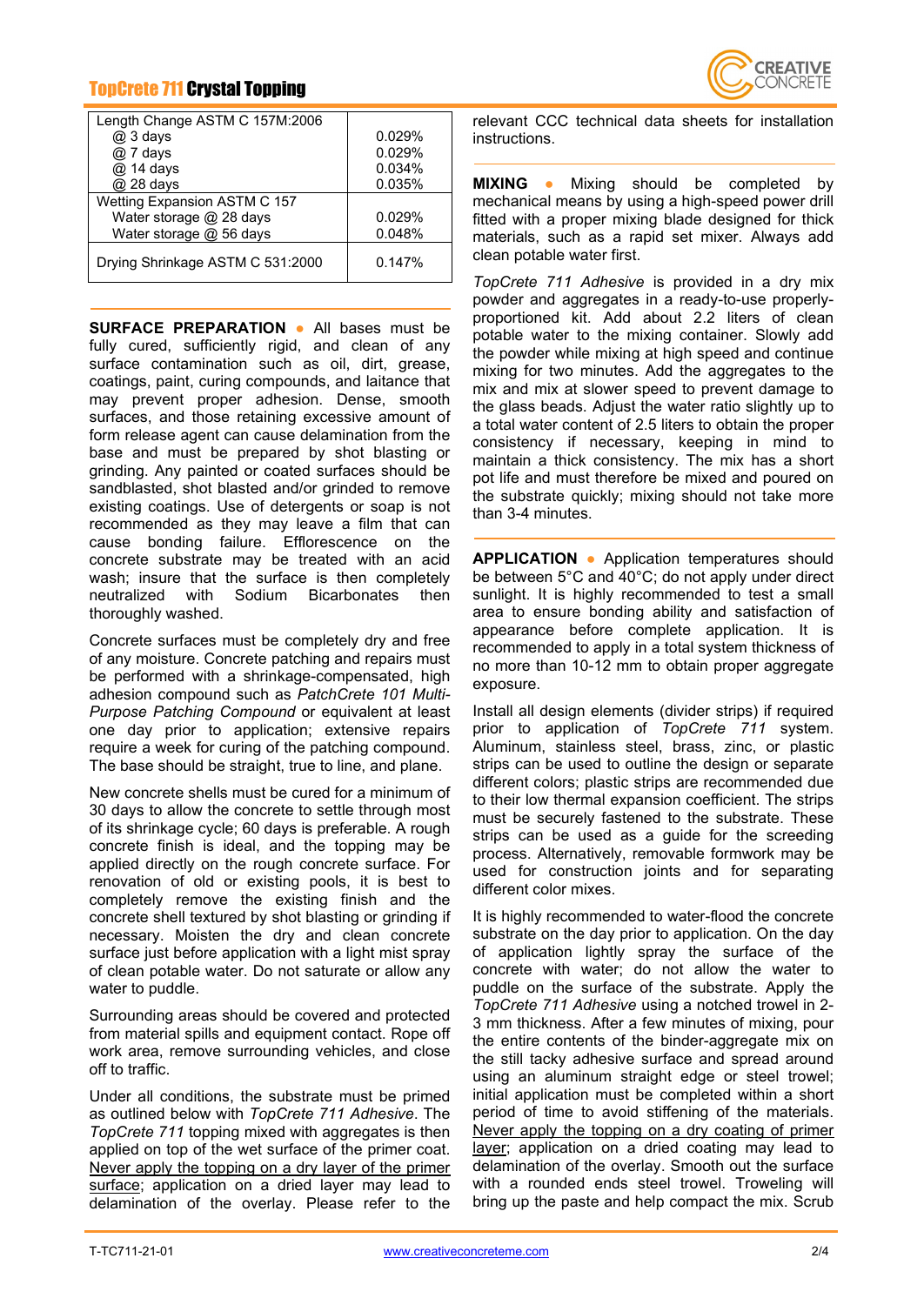## TopCrete 711 Crystal Topping

off excess paste by scrapping with the trowel standing on its edge if necessary.

Curing: *TopCrete 711* is self-curing; do not water cure.

Aggregate Exposure: Allow the *TopCrete 711* layer to stiffen slightly, then using a wet sponge lightly rub the surface to remove the top layer of the paste and reveal the aggregates. The washing must be done gradually in order to avoid excessive exposure and dislodging of the aggregates. Light acid washing may be used the next day to clean up any residual paste on the aggregates.

**SEALING ●** For applications where the topping will be permanently immersed in water, application of a sealer is not necessary. For flooring applications, it is highly recommended to seal the topping in order to protect it against staining. Select from a wide variety of sealers offered by CCC such as *A-Z Ultra Sealer*, *A-Z Mega Sealer*, or *A-Z Penetrating Sealer OS/OW*. Please refer to the relevant CCC technical data sheets for instructions. Sealed surfaces should be inspected periodically for traffic-worn areas and re-sealed as necessary.

**CLEANING ●** Clean all tools and equipment promptly with clean water.

**CURING ●** *TopCrete 711* is designed to be air cured only; DO NOT WATER CURE. Under hot, dry and/or windy, the topping should be moistened by light spraying and covered with polyethylene plastic sheeting.

**START-UP PROCEDURE ●** The pool must be filled with water immediately after the installation of the render is completed:

- 1. Full pool to full capacity so that the render is completely submerged in water. The filling process must take place without interruption.
- 2. Turn on the pool's pump and engage the backwash mode to wash the filteration system. Allow to operate for 24 hours.
- 3. For a pool of 50,000 liters add 7 liters of liquid chlorine, 1 liter of hydrochloric acid, and 2 kg of stabilizer.
- 4. Run the filteration system for 24 hours after which add 2 kg of buffer.
- 5. Broom the pool with a nylon brittle brush, allow any sediments to settle over the next 8 hours, then vacuum the pool's surface.
- 6. Check the chemical balance of the water and make sure it is within the following range:

| <b>Parameter</b>      | <b>Recommended Range</b> |
|-----------------------|--------------------------|
| pН                    | $72 - 78$                |
| Total Alkalinity mg/L | $80 - 120$               |



| Calcium Hardness mg/L               | 150 for first 12 months<br>100-250 after 12 months |
|-------------------------------------|----------------------------------------------------|
| Free Chlorine                       | $1.5 - 3.0$ PPM                                    |
| Stabilized Pools<br>(Cyanuric Acid) | $25 - 40$                                          |

- 7. Repeat the brooming and vacuuming process after 5 days.
- 8. For salt water pools: add salt as per the chlorinator manufacturer's recommendations after 28 days of operation. Broom the salt continuously until completely dissolved to prevent it from sitting on the render's surface. After 8 hours switch on the salt-chlorinator cell.
- 9. Regular checking of the pool's chemistry levels should take place at least once a week.

#### **DOs AND DON'Ts ●**

- Do not fill the pool with soft water.
- Do not enter the pool until it is completely filled and the chemistry levels balanced.
- Do not chlorinate the pool until the water's pH<br>and carbonate alkalinity are within the alkalinity are within the acceptable range.
- Do brush the pool three times a day for the first three days and twice daily for the next ten days, after that brush once a week. Use only nylon bristled pool brushes.
- Do wait 14 days before turning on the heating system; monitor the chemical balance closely.

**STORAGE & SHELF LIFE ●** Keep material covered and off the ground to prevent exposure to moisture. Store in a dry, covered area away from direct sunlight. Under recommended storage conditions and when stored in original unopened packaging, expected shelf life is 12 months from date of purchase.

**SAFETY PRECAUTIONS ●** KEEP OUT OF REACH OF CHIDREN. DO NOT TAKE INTERNALLY. CONTAINS CEMENT AND SILICA (QUARTZ). Portland cement and silica-based products present health hazards. May cause delayed lung injury (silicosis). Irritating to eyes and skin. Use neoprene gloves, safety goggles, and a dust mask when handling. FIRST AID: Eyes – Do not rub eyes, immediately flush with fresh water. Skin – Wash with soap and water. Inhalation – If experience difficulty breathing or if inhaled, move to fresh air. If symptoms persist, seek medical attention.

**PACKAGING ●** 25 kg kit containing the binder and graded aggregates.

**SUGGESTED SHORT FORM SPECIFICATIONS ●** All architectural surfaces designated in the plans or specifications as having a crystal inlay or exposed aggregate topping finish shall have CREATIVE CONCRETE CONCEPTS TopCrete 711™ installed